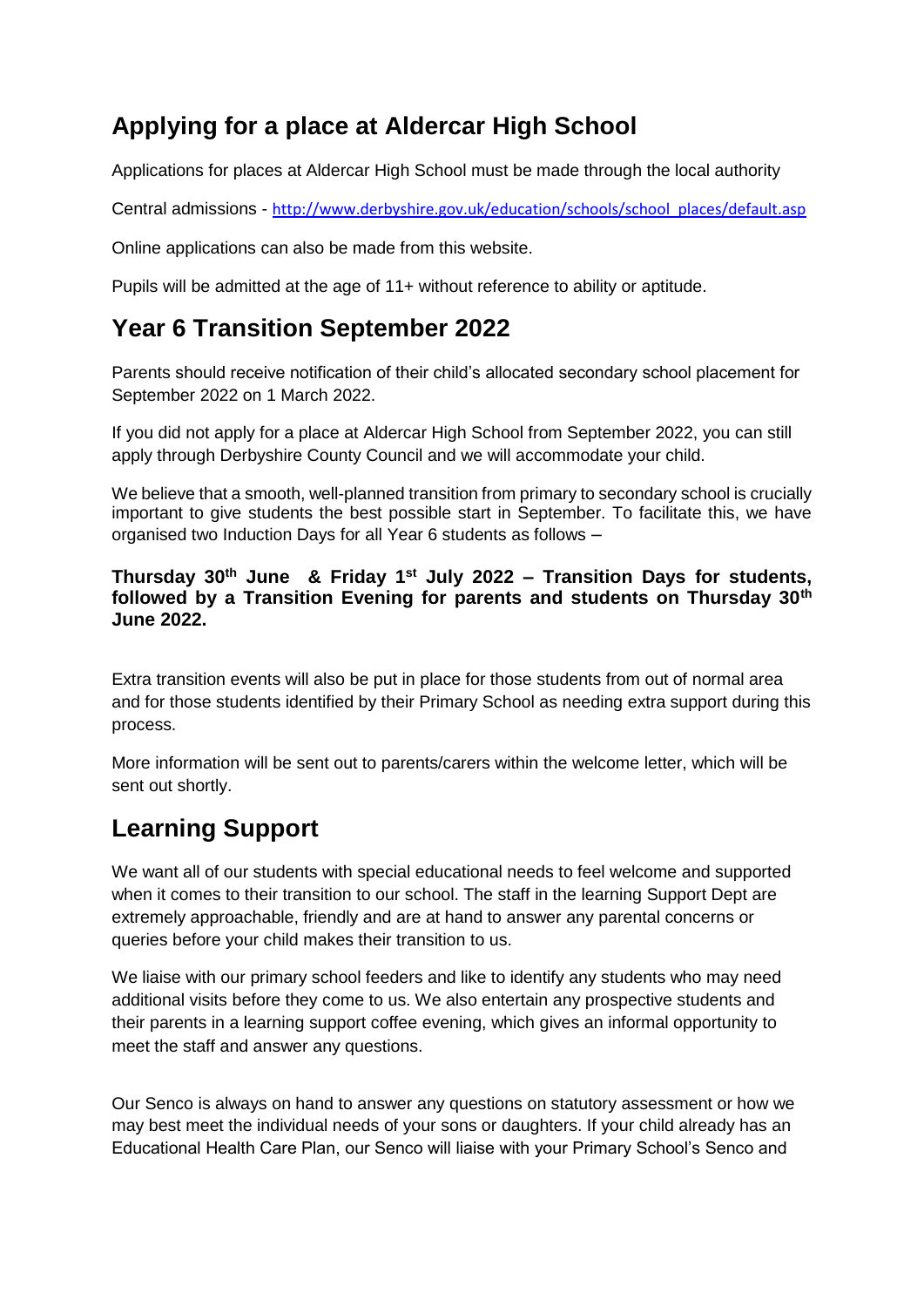attend the annual review meetings from Year 5 onwards, to ensure that our staff will be fully aware of your child's needs before they arrive with us.

If you wish to discuss your child's transition if they have a special educational need please contact our learning Support Dept. .

## **In-Year Applications**

If you want to apply for your child to move school's mid-term, you can do this online at [www.derbyshire.gov.uk/admissions](http://www.derbyshire.gov.uk/admissions)

If you cannot access the internet, you can apply by phone by ringing Call Derbyshire on 01629 533190.

Parents of children with statements of special educational needs or an Education, Health and Care Plan should contact the SEN section at County Hall on 01629 536539 or email [sen.admin@derbyshire.gov.uk](mailto:sen.admin@derbyshire.gov.uk)

## **Arranging a visit to Aldercar High School**

If you are considering a move to Aldercar High School, then we would like to offer you the chance of a tour of the school during the normal school day, Mrs Powdrill, Assistant Head Teacher is available to show you around our School. If you are interested in a tour, please contact Mrs Kelly-Smith on 01773 712744.

# **Admissions Criteria**

Individual pupils who have a statement of Special Educational Needs or an Education, Health and Care Plan which names the school will be admitted.

In deciding on admissions to all Community Schools in Derbyshire, the following order of priority will be adopted –

- 1. Looked after children and children who were looked after but ceased to be so because they were adopted (or became subject to a child arrangement order or special guardianship order).
- 2. Children living in the normal area served by the school at the time of application and admission who have brothers or sisters attending the school at the time of the application and admissions.
- 3. Children living in the normal area served by the school at the time of application and admission.
- 4. Children not living in the normal area served by the school but who have brothers or sisters attending the school at the time of the application and admission.
- 5. Other children whose parents have requested a place.